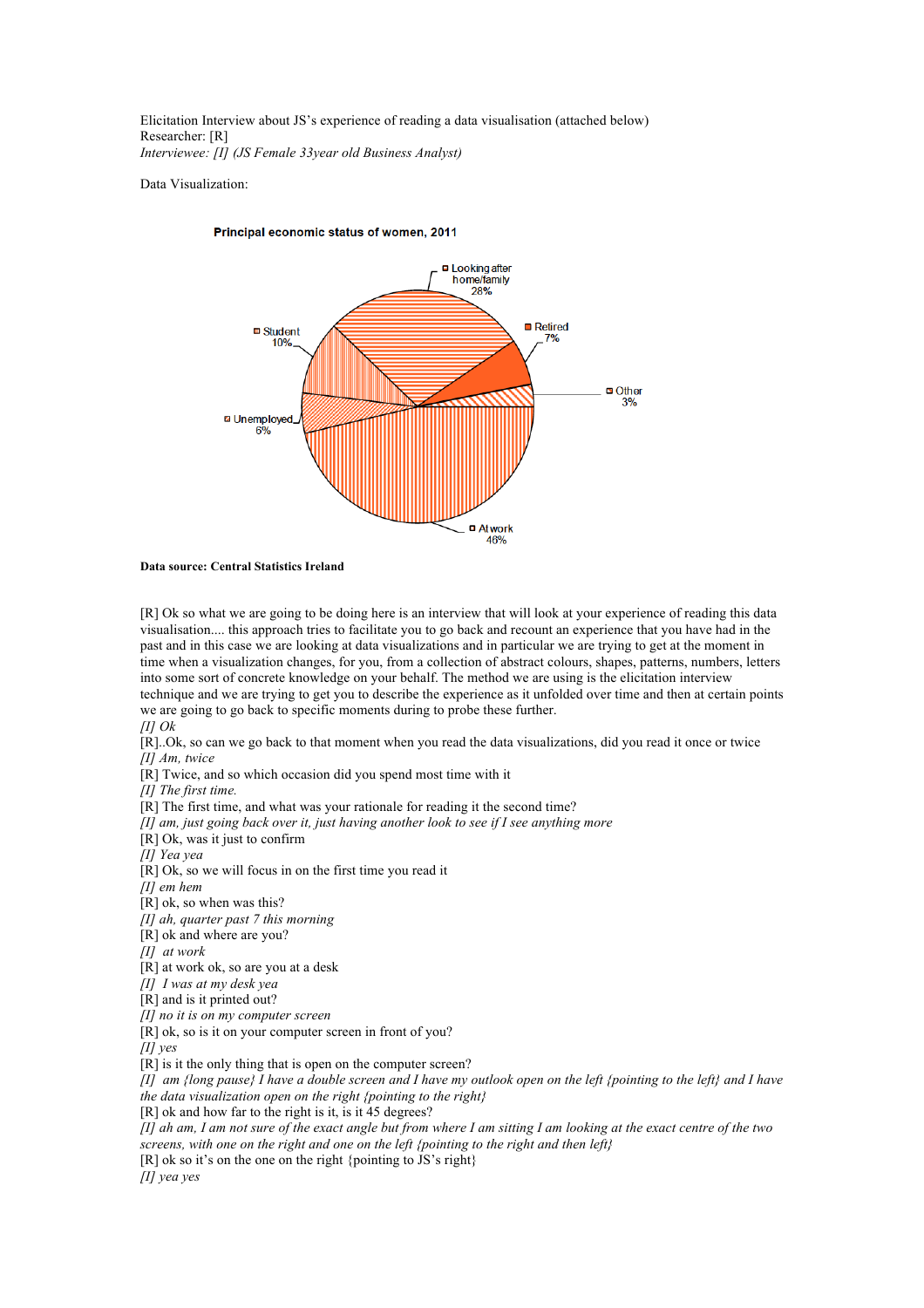[R] and on the screen, is there anything around it

*[I] No*

[R] Ok, are there any sounds in the environment if you go back to that time

*[I] {3 second pause}...yea, because the reason I stopped looking at it was because of people arriving at work, so there is an increased level of noise, people are coming in* 

[R] ok, so is there any particular noise that you can remember during this time

*[I] No not when I started, but towards the end when I was almost close to finishing looking at it, or it was more that when the noise got louder I made the decision myself, say ok no there is no point in looking at this anymore because I will be unable to concentrate on ot* 

[R] ok, so there are some ambient noise but some were louder, some noises are louder than others

*[I] yes, people talking [R: ok] that is the noises* 

[R] ok, and when you are at your desk are you sitting or standing

*[I] sitting* 

[R] are you sitting upright

*[I] yea*

[R] so are you very straight, is your back very straight or...

*[I] {long pause}I can't really recall, I am not 100% sure, it could be that I am leaning forward on the desk or I am sitting upright {bends forward and back in the chair}*

[R] and are your hands on the table or are they on your body

*[I] No I kinda think that I have the feeling that I am leaning forward, more leaning onto my hand {mimics the position}*

[R] so leaning on your hand

*[I] yea, underneath my chin {mimics the pose she was in}* 

[R] ok ok and you have the computer screen in front of you, is there anything else on the desk besides the computer screen?

*[I] am {long pause} yea, I have my keyboard, I have my drink bottle, I have my coffee*

[R] and where is you coffee, on the left or

*[I] on the left*

[R] and is it strong coffee

*[I] yes, strong and freshly made*

[R] can you smell it, now

*[I] yes very much so*

[R] and the drink bottle is on the right?

*[I] no, they are both on my left* 

[R] Ok if you agree I would like you to go back to the time and place when you first begin to read the visualization and try to recount what you are doing as if you are doing it now...Once you are there, take your time

*[I] OK {shuts eyes, pauses, then opens eyes and stares into space}*

[R] Please tell me how do you start to read the visualization? [I: am] what is the first thing you do *[I] the first thing I notice while looking at the data visualization is the confusing, the kind of patterns of the data visualization so even before I even read the data itself I find the way that the patterns fitted together in the circle, in the pie chart ah it looks a bit dizzy* 

[R] Ok so is that the first thing you look at when you began to read?

*[I] It is the, not necessarily specifically looking as in reading anything but it is the first impression when I opened the page*

R: ok it was the first thing that grabs your attention

*[I] the first thing that grabs my attention was am, it reminded me of a kind of a some kind of 3D thing, where it starts to move around that was the first thing that I saw before I even started looking at the actual data behind it*  [R] ok, so that grabs your attention what is it that you done next?

*[I] am, the next thing I think was I kind of look at the most significant data that is there and...*

[R] when you say most significant?

*[I] it is the biggest parts of the pie [R: ok] so there is one at the bottom that displays almost 50% of the data and the is one that was almost kind of a third of the data and they are the ones that I looked at first [R: ok] to see and am the next thing I remember, I just read what they would represent [R: eh em] and what surprises me is the large amount of women staying at home minding the house, minding people, was almost a third of women*

[R] ok ok so you focus in on the two largest chunks of the pie chart first [I: yea] and then what came next for you after that?

*[I] am {long pause} yea I focus on the large ones and then look, ok what are the other ones made up of and am {long pause} I think initially it is more just reading the numbers but then it, ah, kind of I start, ok, I look at the data to see what is it about and, ah, it's, I look at the smaller data as well so really to make sure that the economical status of women, what does that really mean, so it was what are women doing at that time or whatever that year and I kind of, am, I start looking to make sure I understand the chart to think about my own situation and people I know in my surroundings [R: eh em] and the surprise that I have about the large amount of women being at home which was a third and then I am surprised about the low number of women unemployed [R: eh em] that is a pretty small number and ah am I found that there is more women retired than unemployed [R: eh em] but it is kind of pretty much the same and that there is more women studying than unemployed so I kind of put the different data*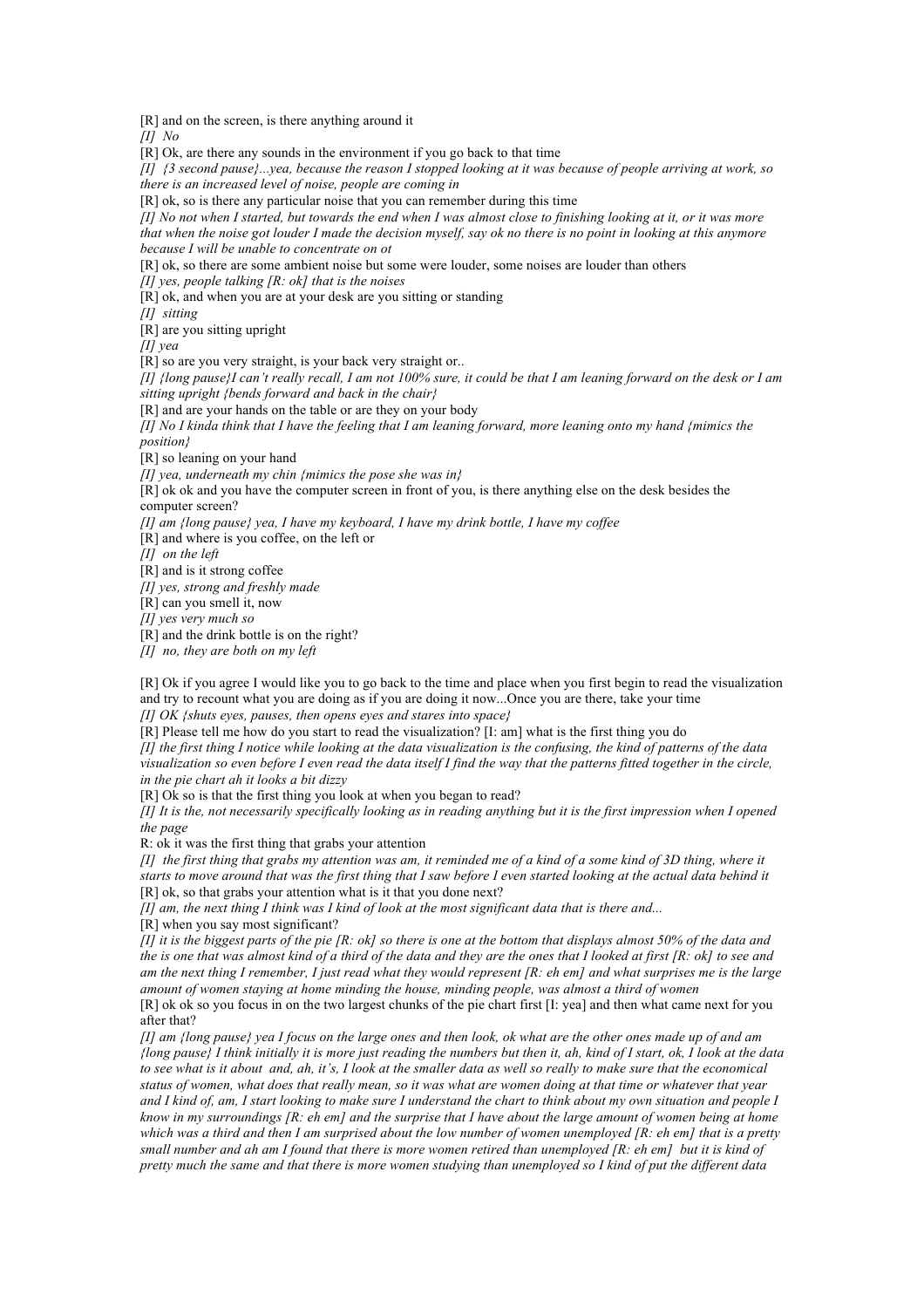*pieces into relation with each other to to kind of try to understand and and I think by doing that that is a way for me to memorize it, no not necessarily memorizing it but understanding it and getting to grips with it*  [R] Ok so when you say that you put the different parts together, how do you do this?

*[I] How do I put things together is am... trying to in the environment that I am living then trying to apply what I am seeing so what I mean is, everyone knows that there is loads of unemployment in Ireland and the n you see*  data like this and there is a very small number that are unemployed and there are a huge number of women that *are staying at home and minding the house and there are still 50% of them employed, [R: eh em] so it is kind of putting them together as in applying the individual %'s to my own surroundings, do they make sense*  [R] ok, so what was it you do next, you said that you have focused in on the detail of each section [I: yea] and thought about the implications of this [I: yea] what do you do next after that

*[I] One of the things that I do notice next is, I read the title to go back over ok is this data only representing from one year but one thing that stuck out for me in the chart and I only began to look at this towards the end of it all as well was am the source and it was not very clear am it just said source CSO so kind of is that an Irish agency or whatever so I just thought ok it would be interesting to know how the data was put together and am the other thing was well I even think before I done that there was a few things that came into my mind {long pause} am ok if there is only about 7% or something like that unemployed because it is such a low number I started reasoning in my head what could be the reason for such a low number and maybe the statistic means it's only women who are solely unemployed and do nothing else but maybe women who have a part-time job or are only working 5 hours a week and are still on the dole are they not considered unemployed anymore and how is that taken into account in the statistics so I think the more I looked at it the more I questioned the statistic and the more questions that came up that it would be interesting to know and to see more data behind it*

[R] Ok so when you say you reasoned it in-your-head, how do you reason about this in your head?

*[I] what I mean with that is the low number of women in that statistic didn't seem logical to me so I tried to come up with a reason why could it be so low [R: eh em] and that's what I mean I reason in my own head, what could it be that it is so low, maybe it is that ah because a lot of women that are minding their children at home they are not considered unemployed, maybe because it is that ah people are on-the-dole that they are still employed on a parttime basis so it is kind of I try to reason how come there is such a low number or percentage of women unemployed when Ireland has such a large % of unemployment* 

(...)

[R] So if it is ok for you to go back to a particular moment when you seem to be surprised that a number was so low

*[I] yea, it is more the question "how come this number is so low"*

[R] so so is it someone or something asking that question in-you-mind?

*[I] yea I don't know if it is someone or something or whatever, it feels, I feel that it is myself asking the question "how come this number is so low"*

[R] and do you hear your own voice asking that question? is it your voice or is it someone else's

*[I] it is my thoughts, it is my voice, it is asking me the question using my voice* 

[R] Is that voice loud or quiet?

*[I] no, it is normal*

[R] just normal [I: yea] and is it from a distance away or is it from very close to you? if you try to go back to that time when you experienced those questions

*[I] No it is not distant, it is just, it's here it is with me* 

[R] is it behind you or in front of you [I: no] is it inside you?

*[I] it is from inside* 

[R] Inside your body or inside your head

*[I] oh, it is inside my head* 

[R] ok and it is just speaking in a normal voice, your normal, everyday voice [I: yea yea yea] ok and do you answer that question

*[I] I am trying to answer it, if that voice is asking that question well then I am trying to answer that question* 

[R] ok, so when you have looked at these sections in detail and after you have posed these questions and attempted to answer them you mentioned that this was then close to the end your time reading the visualization, how do you know when you are finished?

*[I] At no particular point did I feel that I was finished but that was when all the other colleagues arrived and there*  was one particular person arriving and she has an extremely loud voice and am... (...) I kind of said no I have to *stop this now (...)*

[R] and again when you say that "I have to stop this now" is that you again saying that in-your-head? *[I] yea that is me in-my-head saying it because I can't, at that moment I have to stop this because I can't concentrate on my own thought processes that I'd need* 

[R] Ok so how do you finish with it then?

*[I] am {long pause} I was fairly annoyed that I had to stop because that person was annoying me so really I didn't finish by saying, it was kind of two ways now, on one way I am ok that's interesting data and I am going to close this now and on the other half was "god that person is annoying me" so as I was finishing it I was already entering another thought process with the groups and what they are talking about and my mind was occupied*  [R] ok good, and when you were finish do you close down the document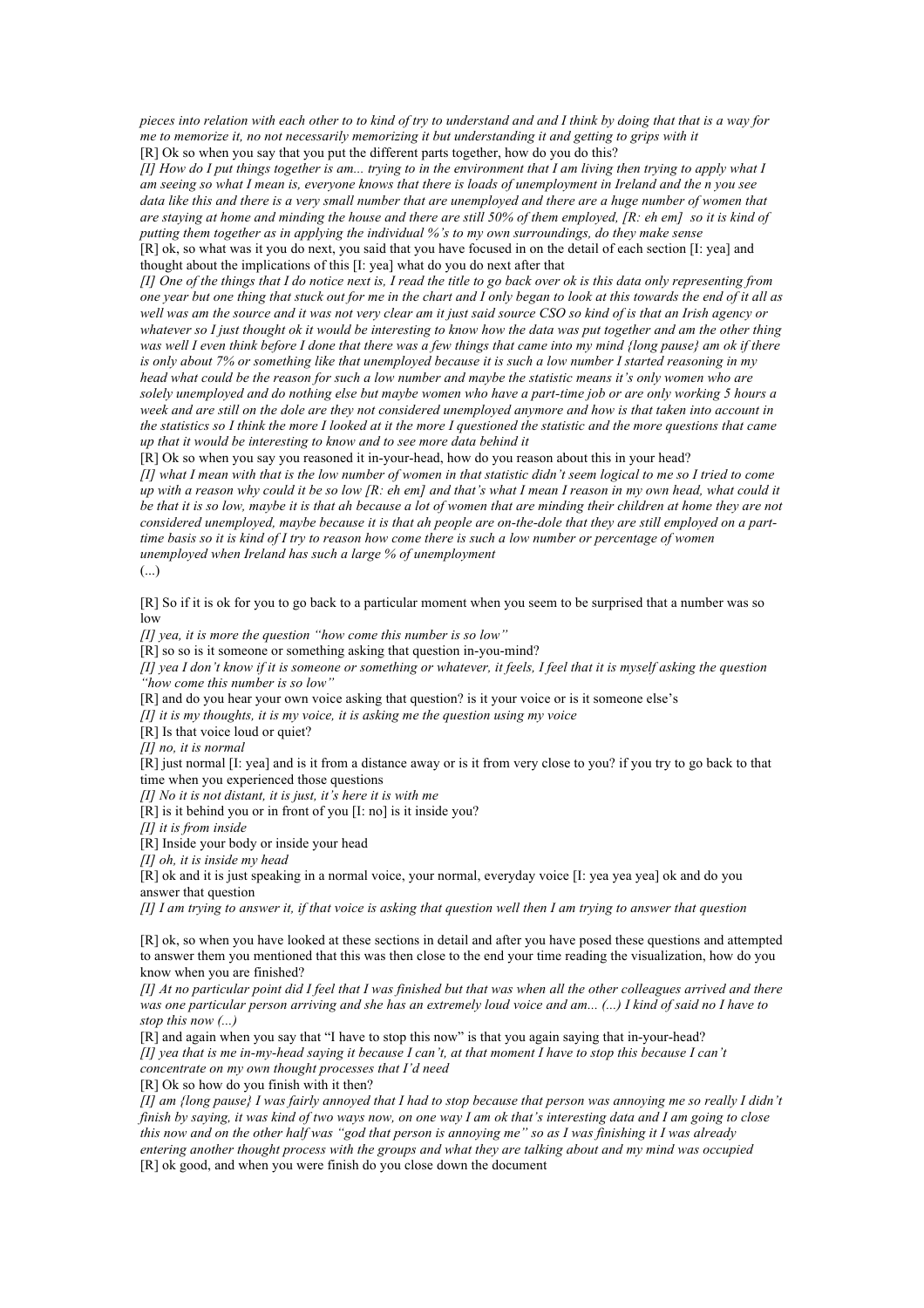*[I] am no I left it open, I had it opened as a separate tab on my Internet Explorer and I thought I'd leave it open in case I will just come back to it at a later stage am but I I think I got up from my desk [[R] you stood up?] I stood up because at that stage the people that were right across from me were talking as well and I kind of go involved in their conversation* 

[R] ok, so if we go, one of the things that you said at one point was that you felt a sense of surprise when you saw a large amount of women that stay at home with their family [I: em] can you describe how that sense of surprise came over you? Is it something that happened over a prolonged time or..

*[I] No I feel that it was at the start* 

[R] and is it a shock surprise or was it ...

*[I] no it wasn't such a shock it was more "oh I wouldn't have thought that" so it wasn't a "Oh my god" surprise it was just, it is interesting* 

[R] ok so when you say "oh I wouldn't have thought that" again is that a voice in-your-head saying that *[I] yea {abrupt}*

[R] and, and when you say that "oh I wouldn't have thought that" what do you do at that point, how does that change your viewing of the chart

*[I] em {long pause} I think that is what, I don't know if it changes it, I think it brought me onto the other parts of*  the data to see what are the other women doing if such a large part are staying at home and like 2 thirds of women *are either working or staying at home, so what are the other ones made up of and the other thing as well is ah am that it brought thoughts into my head of women actually minding home, like mothers staying at home* 

[R] ok and when you say it brings thoughts of mothers...

*[I] I could see women working in the kitchen*

[R] now?

*[I] now as well but I could see women working in the kitchen as I looked at the charts, it is this kind of visual of the kind of what is portrayed of women working and minding at home, so it is women minding old people or minding families members or things like that* 

[R] Ok so when you said there that you saw images of women minding people at home, are they images of women that you know, do you recognize any of their faces?

*[I] No {long pause, looks into space} they are more*

[R] Is it you?

*[I] No*

[R] are they familiar to you

*[I] No, I don't think so, it is more like you see them in an ad, a stereotype of a housewife* 

[R] ok and so can you remember at that point were you looking at the pie chart or do they appear in front of you, the images I mean

*[I] am, I can say that they appeared in-my-head, I can't say that they appeared in front of me, it was in my head* [R] are they clear or fuzy

*[I] No they are fairly clear*

[R] were they moving, is it like a film or a photograph

*[I] No they are moving* 

[R] are you in it? could you see yourself looking at the film or could you just see the film

*[I] just the film*

[R] is it a distance away

*[I] No, it's close, I don't, I don't feel like watching it from a distance or like a film in a cinema, they are just in my head [R: ok]*

(...) [R] Ok and how do you try to bring people that you know into this, if we go back to you reading the chart, how does that happen?

*[I] god I don't know how it happens, it just happens* 

[R] Do you see images of these people you know, do you hear sounds from the people that you know? [I: no] Do you see any images or sounds from yourself? [I: no] how do you connect sections of the chart with your own situation or of people that you know, is it just a sense?

*[I] It is just a sense, it is just a thought, it's not that I see or hear them* 

[R] so it is just a feeling

*[I] yea*

[R] and is that a warm feeling

*[I] {long pause} I don't know it is just a feeling* 

[R] so it is a feeling you get when you look at a section of the chart and you associate that section with yourself or someone you know?

*[I] It is not a section that is associated with me it's more how do I, my life, my surroundings fit into that data, so this is a data visualization of Irish women and how or would I feel the same data from my friends do I get a sense that what I am seeing is true to what I see in my life [R: ok] but I can't necessarily say that I see people that I know, it is more or less just a feeling I get* 

[R] ok so I am now going to go through what you experienced and if I leave out anything please stop me [I: yes] [R] ok so you were at work sitting in front of your computer screen, you were sitting down your hands may have been on the table or supporting your chin, the screen was slightly to the right of you, there were some ambient